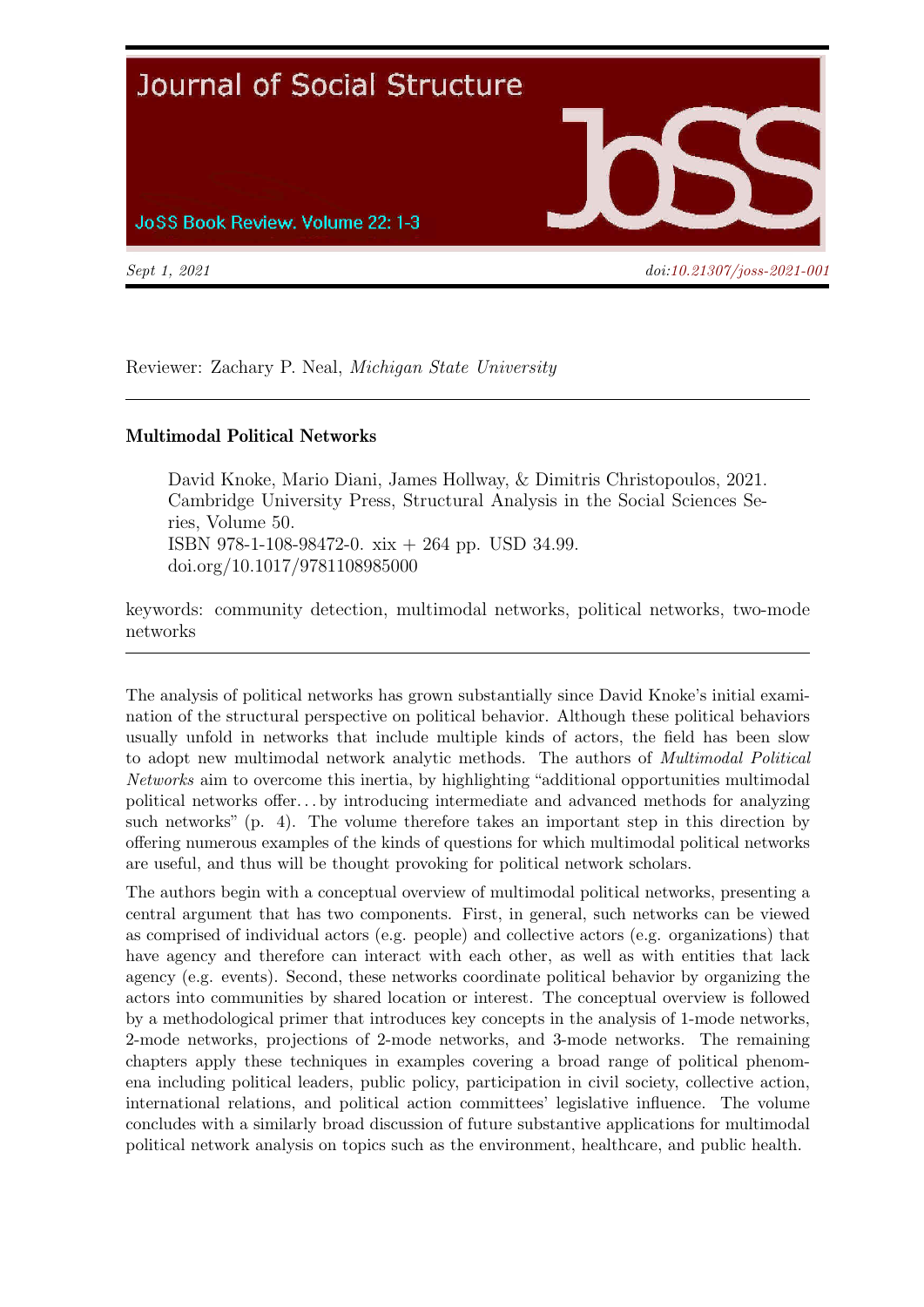Several strengths make this volume a valuable resource to those interested in political networks, as well as to those more broadly interested in multimodal networks. First, the methodological primer presented in chapter 2 is concise but clear. By starting with the basics of ordinary 1-mode networks, the authors provide a very useful introduction to networks that makes the rest of the volume accessible even for newcomers to political networks. Indeed, because the publisher offers individual chapters and (at the time of writing) chapter 2 is available open access, this primer gives any student of social networks an excellent place to start. Second, the field of political networks is quite diverse, yet the authors have done an outstanding job covering that diversity through the range of contexts from which their examples are drawn. These examples include case studies in the US, UK, Italy, Germany, and at the global scale, and focus on different types of political actors including individuals, elites, organizations, and states. As a result, this volume not only provides a broad overview of political networks, but of issues in comparative politics generally. Further complementing these empirical examples, the authors provide access to seven of the associated datasets. Third, the authors have struck a balance between theory and method, taking care to highlight the close link between the two in network analysis and explaining that "theory and method go hand-in-hand" (p. 197). Perhaps the key strength of this work is that it reads neither as a book about political networks alone, nor as a book about multimodal network analysis alone, but as a book about using multimodal network methods to explore theories about political behavior.

This volume usefully connects the theory and method of political networks through a range of examples. However, certain features may limit its utility as a practical guide to actually applying these methods. First, the description of analytic steps often omits key details that will make it difficult for readers to follow along. For example, the authors note that "due to space constraints, we only present a summary of the insights generated from three different [methods]" (p. 116). Potentially exacerbating this challenge, the analyses rely entirely on UCINET, which is a closed-source commercial software available only for Windows-based computers. The authors once mention an R package associated with the book called migraph, but never refer to it again. Second, despite the volume's title, the empirical examples deal with a relatively restricted range of multimodal networks. For example, although the authors claim that "3-mode network analysis offers a way to examine the interaction between structure and agency," (p. 91) only chapter 6 (and briefly in chapter 4) examines a 3-mode network, with most chapters focusing instead on 1-mode and 2-mode networks. Similarly, although the authors encourage readers to analyze 2-mode networks because "projection is neither helpful nor necessary" (p. xvii), chapter 5 presents an analysis of projections and chapter 7 estimates a model where the dependent variable is a projection. Finally, throughout the empirical examples, the identification of communities in political networks is a central theme. However, these analyses switch between different community detection methods (e.g., CONCOR, Louvain, affiliated graph model) without explaining why, and none of the analyses use community detection methods developed specifically for multimode networks that the authors discuss earlier in the volume. Without understanding how or why to choose a specific community detection method, readers may be left unsure of what to make of the fact that "By applying three community-detection methods to the same restricted 3-mode legislative network, we uncovered three distinct legislative community structures" (p. 194).

In sum, this volume has much to offer, but will appeal to different readers for different reasons. It will appeal most to those wanting to get a broad overview of the types of questions that can be asked about political networks, and the types of data that are useful for answering